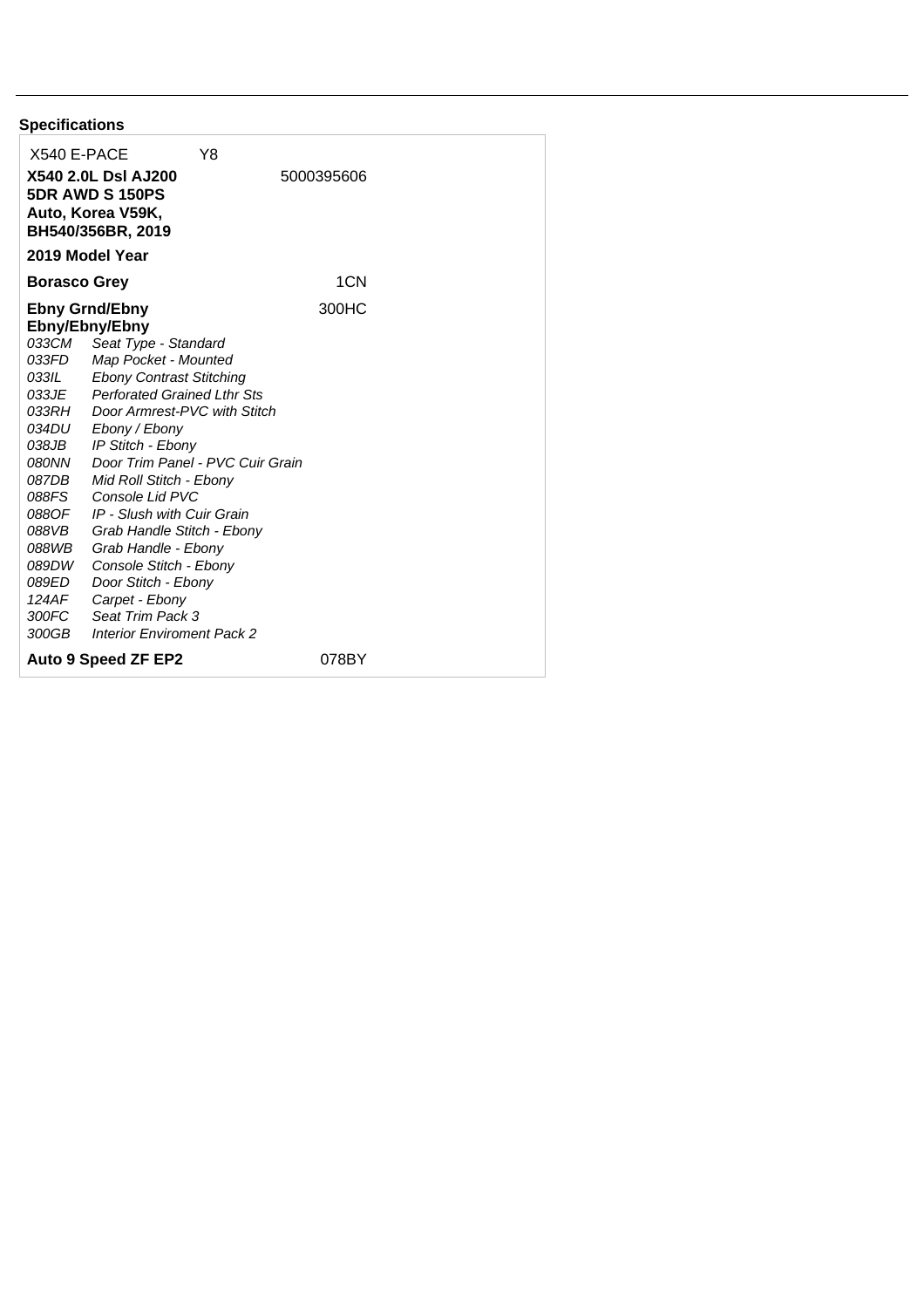## **Options**

| 030IB        | Summer Tyre                             | <b>188HA</b> | <b>Headlining / Morzine / Light Oyster</b>                             |
|--------------|-----------------------------------------|--------------|------------------------------------------------------------------------|
| 030NK        | Htd/P-Fold/A-dim/App.Light Mirror       | 032FE        | Light Oyster Headliner                                                 |
| 030NT        | Auto High Beam Assist                   |              |                                                                        |
| 031MF        | 18" Style 9008 Spkl Silver              | 088HH        | Headlining - Morzine                                                   |
| 041CX        | Roof - Fixed Panoramic                  | 300CF        | 10-Way Htd F 60:40 Folding R seat                                      |
| 057TG        | Badge - S                               | 033BV        | with Armrest & Center Headrest<br>Heated Seats- Driver and Passenger's |
| 064FM        | Configurable Ambient Lighting           | 033CS        | Drv & Pass Electric front seat adj.                                    |
| 064GK        | LED Headlamps + Signature DRL           |              |                                                                        |
| 066AC        | Passive Entry/Push Button Start         | 033CY        | 60:40 split - Folding                                                  |
| 070AV        | Tailgate/Bootlid-Powered                | 033DB        | <b>Rear Centre Head Restraint</b>                                      |
| 079AJ        | Floor Mats - Carpet                     | 033DN        | Front Headrestraint - Manual                                           |
| 082WZ        | 19MY TT                                 | 033JP        | Front Seats - 12x12 Way                                                |
| 185AQ        | D <sub>150</sub> AWD Badge              |              |                                                                        |
| <b>186AB</b> | <b>Smartphone Pack</b>                  | 033LM        | <b>RR Centre Armrest &amp; Cupholder</b>                               |
| 025PA        | <b>InControl Apps</b>                   | 033LV        | <b>LESS Rear Seat Recline</b>                                          |
| 183AB        | Apple Carplay (subject to availability) | 033MG        | Pwr Pass Fore/Aft/Height/Tilt                                          |
|              |                                         | 033TD        | <b>LESS Lumbar</b>                                                     |
|              |                                         | 033WA        | LESS Passenger Seat Lumber<br>Adjustment                               |

## **Derivative Pack**

| 356BR        | S 150PS Auto                     |       |                                           |
|--------------|----------------------------------|-------|-------------------------------------------|
| 017UB        | Park Pro Pack                    | 021ZE | Trim level 1                              |
| 025OA        | <b>Navigation Centre</b>         | 031CG | <b>Auto Dimming Rear View Mirror</b>      |
| 036MB        | Park Side Flank Guard            | 078BY | Auto 9 Speed ZF EP2                       |
| 086DC        | TSR/ Adaptive Speed Limiter      | 086EG | <b>Park Distance Control Sensor Front</b> |
| 086EH        | Rear Parking Aid                 | 086HA | Perpendicular Park Assist                 |
| 086KB        | <b>Reverse Traffic Detection</b> | 086MB | Park Assist                               |
| <i>087AU</i> | Navigation                       | 087XX | Nav - Reg 12 S/Korea                      |
| 095CC        | All Surface Progress Control     | 095JA | <b>LESS Internal Sound Enhancemt</b>      |
| 095RG        | Mapcare - S Korea 3yr            | 142AB | VIN prefix position 7 - B                 |
| 152AJ        | Engine Power Source - 150/380    | 189AF | 360 Degree Parking Aid                    |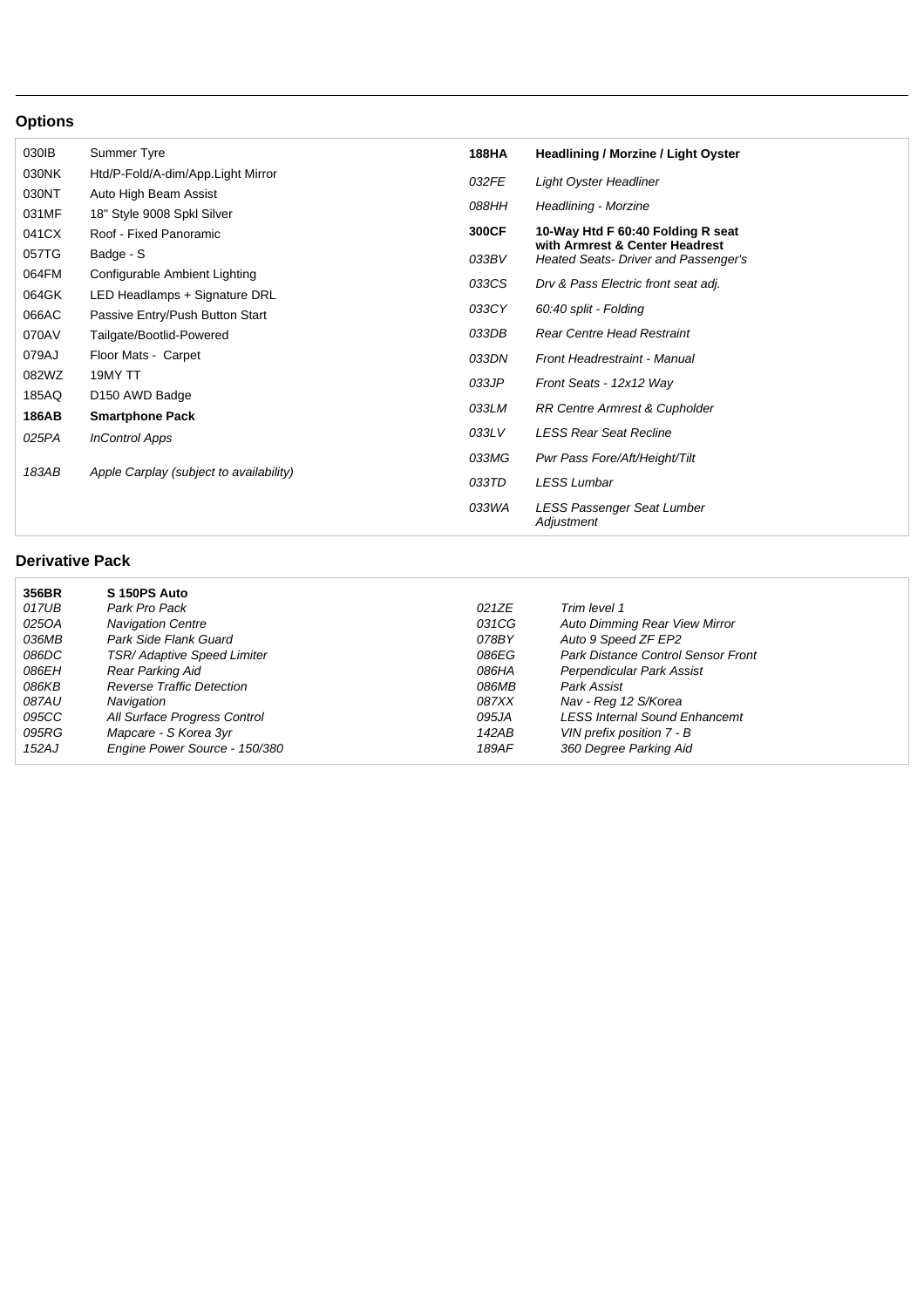## **Standard Specification**

| 002CP          | Korean Literature Pack                                         | 011AH          | <b>LESS InControl Secure Subscription</b>               |
|----------------|----------------------------------------------------------------|----------------|---------------------------------------------------------|
| 011BJ          | Remote                                                         | 011CC          | <b>LESS InControl Pack</b>                              |
| 016YY          | <b>LESS Business Pack</b>                                      | 017CA          | Cold Climate Pack                                       |
| 017CY          | NVH Pkg - Premium                                              | 017TC          | <b>LESS Drive Pack</b>                                  |
| 020BG          | Brake Calipers Unbranded / Unpainted                           | 020DB          | Disc Brake Size 17"                                     |
| 020DD          | <b>Standard Brake Pads</b>                                     | 021BB          | H7 Battery                                              |
| 022AY          | Climate Control - 2-Zone                                       | 022CC          | A/C Refrigerant - R134A                                 |
| 022DB          | Label - A/C Charge                                             | 022FB          | <b>LESS Air Quality Sensing.</b>                        |
| 022GA          | <b>LESS Cabin Air Quality</b>                                  | 025CW          | LESS Garage Door Opener(Homelink)                       |
| 025EZ          | <b>Voice Control</b>                                           | 025FW          | <b>LESS Garage Door Opener</b>                          |
| 025KN          | Sound System                                                   | 025KO          | Analogue Radio Reception                                |
| 025MA          | <b>Bluetooth Connectivity</b>                                  | 025NE          | NGI Head Unit - Mid                                     |
| 025QA          | Telematics TCU Module - ROW                                    | 025QF          | SOS/Assistance Call                                     |
| 025RA          | <b>LESS Online Pack</b>                                        | 026BK          | LESS Int Head Impact Protection (Upper)                 |
| 026EC          | Isofix Hard Pnt Attach-Fr Pass                                 | 026FJ          | Seat Belt - Standard ROW                                |
| 026RD          | LESS Loadspace Nets/Mouldings                                  | 026SB          | Twin Front Cupholders (covered)                         |
| 027CZ          | LESS Adaptive Damping (passive)                                | 027JB          | <b>Efficient Drive Line</b>                             |
| 028EU          | Tow Prep/Bike Carrier Nas                                      | 029NZ          | Spare Whl-Reduced Sectn Steel                           |
| 030AJ          | 235/60 R18 Summer                                              | 030BS          | Ext Mirror Finish - Body Colour                         |
| 030CQ          | Front Rain Sensor - Windscreen Mounted                         | 030NW          | Sensor Occupant (ROW) with PACOS)                       |
| 031BG          | External mirrors convex                                        | 032EZ          | <b>LESS Exterior Pack</b>                               |
| 032FM          | Steering Wheel - Soft Grain Leather                            | 035AA          | <b>LESS Fire Extinguisher</b>                           |
| 036AA          | <b>LESS Connected Services</b>                                 | 037AC          | Twin Downpipe - Plain pipes                             |
| 038AP          | <b>KPH Speedometer</b>                                         | 038IC          | <b>TFT Instrument Cluster</b>                           |
| 038ZZ          | <b>LESS Overspeed Warning</b>                                  | 039IA          | LESS Head Up Display                                    |
| 040AU          | Starter System - Stop/Start                                    | 043AY          | Fresh Air Heater - No sup heater                        |
| 046AD          | Urea Emission Tank                                             | 046AK          | <b>Tank DsI Std Filter</b>                              |
| 047AA          | <b>Tinted Glass</b>                                            | 047AO          | Standard Windscreen                                     |
| 048BM          | Side Door Treadplate-Metal                                     | 049AS          | Steering Column Lock                                    |
| 049AT          | Manual Stg Col - NON Pyro Tecnics                              | 050BD          | Deployable Bonnet/Scuttle Abag                          |
| 051AK          | Foot Pedal - standard                                          | 053BD          | Filler Neck DsI - Active                                |
| 053BI          | Fuel Filler Flap - Central Locking                             | 053CT          |                                                         |
| 053FA          | <b>LESS Emission Label</b>                                     | 054AC          | EU6d DsI Temp Emission<br><b>Auxiliary Power Socket</b> |
| 055AF          |                                                                | 056AA          | <b>LESS First Aid Kit</b>                               |
| 056BB          | Non Locking Wheel Nuts                                         | 056BK          | LESS Rear Number Plate Fixing                           |
| 056BY          | Front Number Plate Fixing ROW<br><b>LESS Warning Triangle</b>  | 056DD          |                                                         |
| 056EG          | Service Distance 34,000 km                                     | 057HY          | Service Interval 24 Months<br><b>LESS Badge</b>         |
| 060AE          | <b>LESS Roof Rack or Rails</b>                                 | 062AD          | <b>Tyre Pressure Monitoring System</b>                  |
| 062DB          |                                                                | 063AH          |                                                         |
| 064BU          | TPMS Warning Light Spec 20%<br>Daytime Running Lamps           | 064CP          | Loadspace Cover<br>LESS Auxilary Lamps (Fog)            |
| 064FN          | Grille - Black Mesh/Chrome Surround                            | 064FU          | <b>Upper Active Vanes</b>                               |
|                |                                                                |                |                                                         |
| 064HL          | Headlamp Operation LHD -right justify<br><b>Cruise Control</b> | 064QR          | LESS Matrix LED Pack                                    |
| 065AB<br>065FA | <b>LESS Directional Indicators</b>                             | 065EB<br>066CZ | <b>LESS Autonomous Emergency Braking</b>                |
|                |                                                                | 070AR          | <b>LESS Leisure Activity Key</b>                        |
| 068AC          | <b>LESS Special Build Requirement</b>                          | 076DA          | Rear Spoiler                                            |
| 076CW          | Dual Note Electric Horn                                        |                | <b>Perimetric Protection</b>                            |
| 076DF          | 434 MHz/non UWB Door Lock Frequency                            | 076EI          | Double Locking                                          |
| 076ER          | Security sounder - No BBUS                                     | 076EZ          | <b>LESS Electronic Road Pricing</b>                     |
| 076GA          | Door Lock/Unlock Front                                         | 077BC          | <b>Vehicle Protection Cat 3</b>                         |
| 078YY          | <b>LESS Active Transmission Warming</b>                        | 078ZX          | <b>LESS Paddle Shift</b>                                |
| 080AC          | <b>Body Coloured Painted Roof</b>                              | 080AW          | Door Handles-Body Colour                                |
| 080CL          | Bodyside Cladding - Grained Black                              | 080EQ          | Side Vents - Chrome/ Black                              |
| 080EU          | <b>Bumpers- Body Coloured</b>                                  | 081DK          | <b>Exterior Trim Surrounds-Satin Black</b>              |
| 086BG          | LDW + Lane Keep Assist                                         | 086DH          | <b>Driver Drowsiness Monitoring</b>                     |
| 086FA          | <b>Rear View Camera</b>                                        | 086IB          | Forward Facing Camera                                   |
| 086ZZ          | LESS Blindspot information system                              | 087AP          | <b>MFD Single View Screen</b>                           |
| 087CA          | <b>LESS Intelligent Emergency Braking</b>                      | 094AB          | <b>LESS smokers Pack</b>                                |
| 095DB          | <b>Export Shipping ROW</b>                                     | 096CA          | LESS Brake Reservoir Label                              |
| 096FA          | Fuel Label - ROW                                               | 096TA          | Pictoral - Air bag label - ROW, Jap, Mexico             |
| 096TK          | LESS E Approval Label                                          | 096TS          | English Language Label                                  |

| 011AH          | <b>LESS InControl Secure Subscription</b>                          |
|----------------|--------------------------------------------------------------------|
| 011CC          | <b>LESS InControl Pack</b>                                         |
| 017CA          | Cold Climate Pack                                                  |
| 017TC          | <b>LESS Drive Pack</b>                                             |
| 020DB          | Disc Brake Size 17"                                                |
| 021BB          | H7 Battery                                                         |
| 022CC          | A/C Refrigerant - R134A                                            |
| 022FB          | LESS Air Quality Sensing.                                          |
| 025CW          | LESS Garage Door Opener(Homelink)                                  |
| 025FW          | <b>LESS Garage Door Opener</b>                                     |
| 025KO          | Analogue Radio Reception                                           |
| 025NE          | NGI Head Unit - Mid                                                |
| 025QF          | SOS/Assistance Call                                                |
| 026BK          | LESS Int Head Impact Protection (Upper)                            |
| 026FJ          | Seat Belt - Standard ROW                                           |
| 026SB          | Twin Front Cupholders (covered)                                    |
| 027JB          | <b>Efficient Drive Line</b>                                        |
| 029NZ          | Spare Whl-Reduced Sectn Steel                                      |
| 030BS          | Ext Mirror Finish - Body Colour                                    |
| 030NW          | Sensor Occupant (ROW) with PACOS)                                  |
| 032EZ          | <b>LESS Exterior Pack</b>                                          |
| 035AA          | <b>LESS Fire Extinguisher</b>                                      |
| 037AC          | Twin Downpipe - Plain pipes                                        |
| 038IC          | <b>TFT Instrument Cluster</b>                                      |
| 039IA          | <b>LESS Head Up Display</b>                                        |
| 043AY          | Fresh Air Heater - No sup heater                                   |
| 046AK          | <b>Tank DsI Std Filter</b>                                         |
| 047AO          | Standard Windscreen                                                |
| 049AS          | <b>Steering Column Lock</b>                                        |
| 050BD          | Deployable Bonnet/Scuttle Abag                                     |
| 053BD          | Filler Neck DsI - Active                                           |
| 053CT          | EU6d Dsl Temp Emission                                             |
| 054AC          | <b>Auxiliary Power Socket</b>                                      |
| 056AA          | <b>LESS First Aid Kit</b>                                          |
| 056BK          | <b>LESS Rear Number Plate Fixing</b><br>Service Interval 24 Months |
| 056DD<br>057HY | <b>LESS Badge</b>                                                  |
| 062AD          | Tyre Pressure Monitoring System                                    |
| 063AH          | Loadspace Cover                                                    |
| 064CP          | LESS Auxilary Lamps (Fog)                                          |
| 064FU          | <b>Upper Active Vanes</b>                                          |
| 064QR          | <b>LESS Matrix LED Pack</b>                                        |
| 065EB          | <b>LESS Autonomous Emergency Braking</b>                           |
| 066CZ          | <b>LESS Leisure Activity Key</b>                                   |
| 070AR          | <b>Rear Spoiler</b>                                                |
| 076DA          | <b>Perimetric Protection</b>                                       |
| 076EI          | Double Locking                                                     |
| 076EZ          | <b>LESS Electronic Road Pricing</b>                                |
| 077BC          | <b>Vehicle Protection Cat 3</b>                                    |
| 078ZX          | <b>LESS Paddle Shift</b>                                           |
| 080AW          | Door Handles-Body Colour                                           |
| 080EQ          | Side Vents - Chrome/ Black                                         |
| 081DK          | <b>Exterior Trim Surrounds-Satin Black</b>                         |
| 086DH          | <b>Driver Drowsiness Monitoring</b>                                |
| 086IB          | Forward Facing Camera                                              |
| 087AP          | <b>MFD Single View Screen</b>                                      |
| 094AB          | <b>LESS smokers Pack</b>                                           |
| 096CA          | <b>LESS Brake Reservoir Label</b>                                  |
| 096TA          | Pictoral - Air bag label - ROW, Jap, Mexico                        |
| 096TS          | English Language Label                                             |
|                |                                                                    |